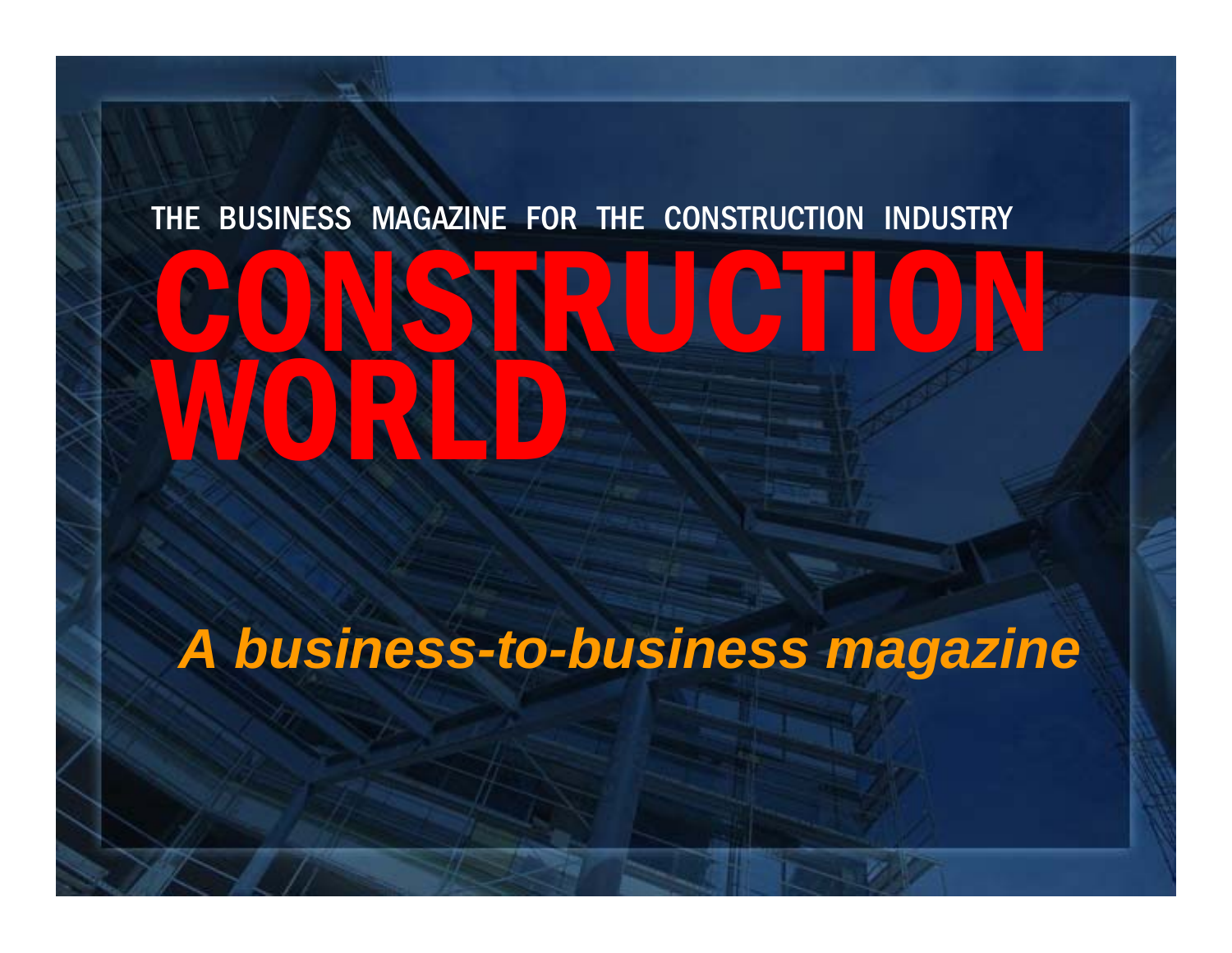### **Mission statement**

CATERPILLAR

*Construction World* is targeted at both the civil and building industries and is tailored to the needs of relevant professional associations (ASAQS, CIOB and SAFCEC), government, private industry and suppliers of equipment, products and services in primarily Southern Africa.

MAGAZINE FOR THE CONSTRUCTION INDUSTRY

STRUCTION WORLD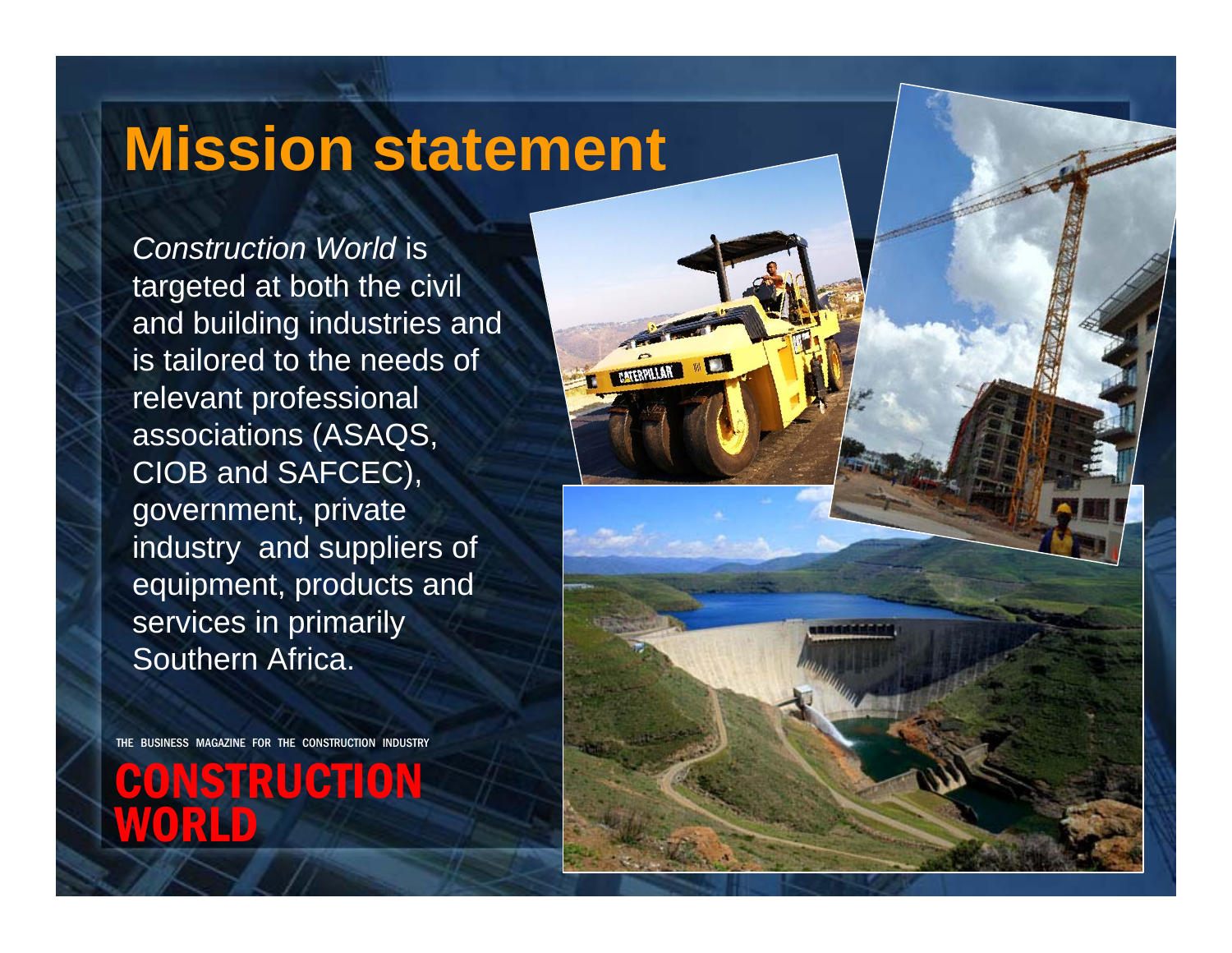### **Background**

*Construction World* was first published in 1982 and has since grown to become a leader in its field, offering a unique blend of editorial coverage to satisfy the diverse need of its readers. It targets both the civil engineering and building sectors.



FOR THE CONSTRUCTION INDUSTRY

WORLD

**RUGHON** 

The magazine provides readers with an insight into the activities of South African companies in both the local and international markets, focusing on news and interviews, contracts and projects, innovations in civil engineering, products and services, and construction equipment trends.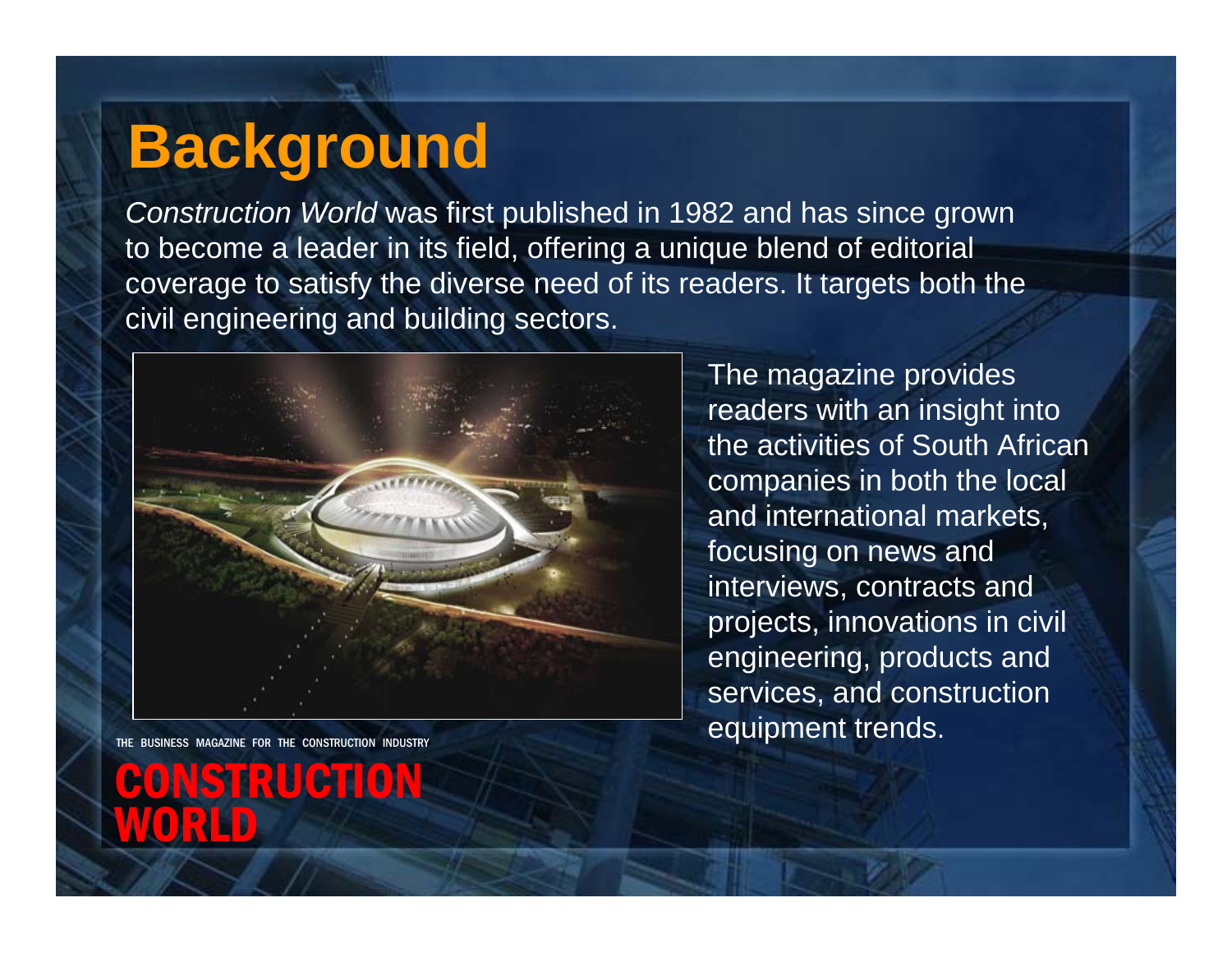### **Targeted audience**

The magazine targets *both* the civil engineering and building sectors and is published 12 times a year.

*Construction World* is distributed to:

- • 1 350 civil and consulting engineers and contractors (e.g. 400 members of the South African Federation of Civil Engineering Contractors)
- $\bullet$ 900 members of the Chartered Institute of Builders Africa (CIOB)
- • 800 members of the Association of South African Quantity Surveyors (ASAQS)

THE BUSINESS MAGAZINE FOR THE CONSTRUCTION INDUSTRY• In addition, the publication is distributed to mechanical-electrical contractors, project management companies, property owners/developers, architects, local government, construction material suppliers and plant hire companies.

STRUCTION WORLD

\*ABC (Oct – Dec 2010): 4 713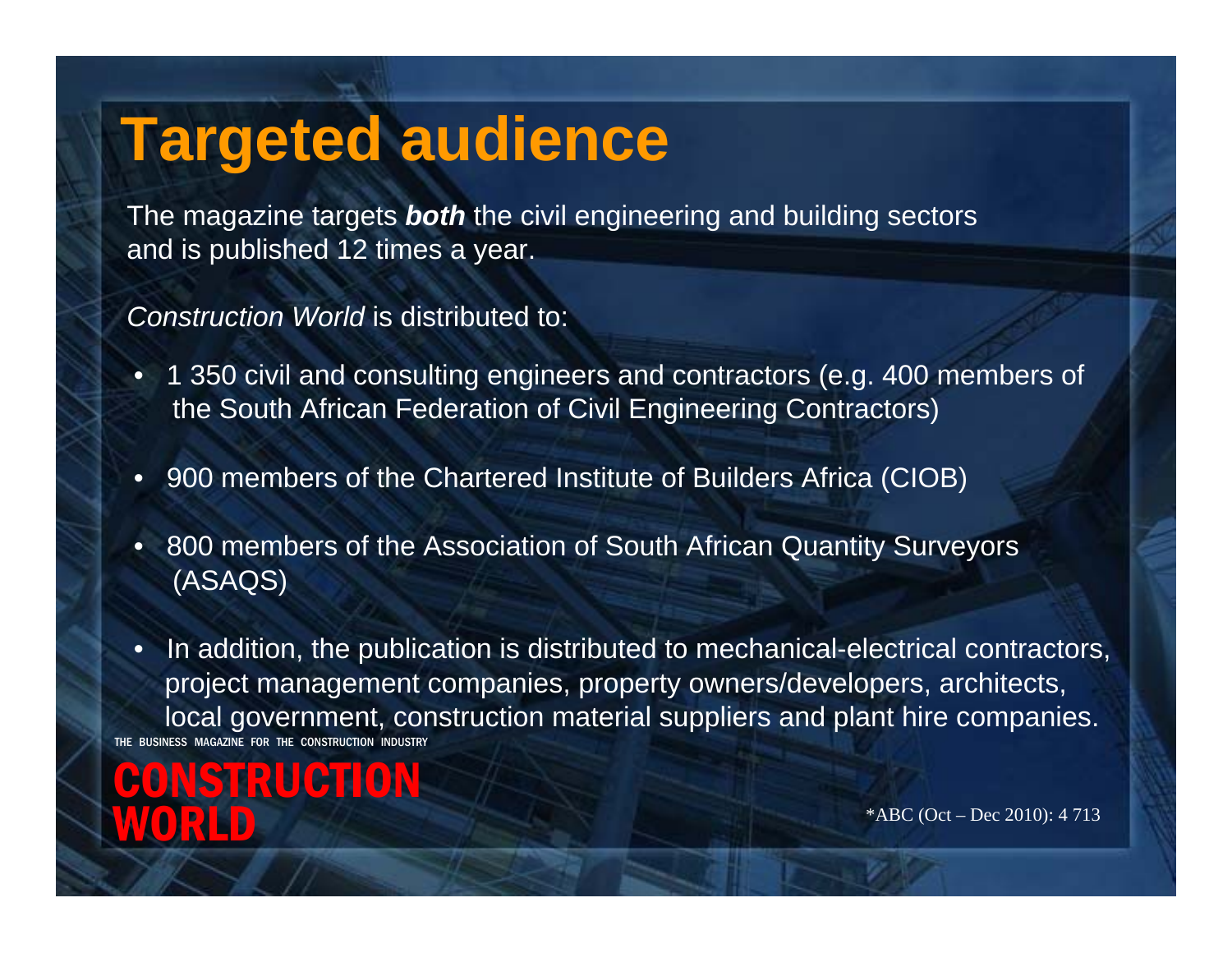### *Construction World* **in comparison**



THE BUSINESS MAGAZINE FOR THE CONSTRUCTION INDUSTRY

**CONSTRUCTION** 

WORLD

\**Construction World* is the only diversifying publication that crosses over and is distributed to members of the civil, commercial and private industry.

\*\**Civil Engineering* – tracks infrastructure development.

\*\*\**Construction Review* – construction in sub-Saharan Africa. \*\*\*\**The Civil Engineering Contractor* – focuses on excellence in

civil engineering.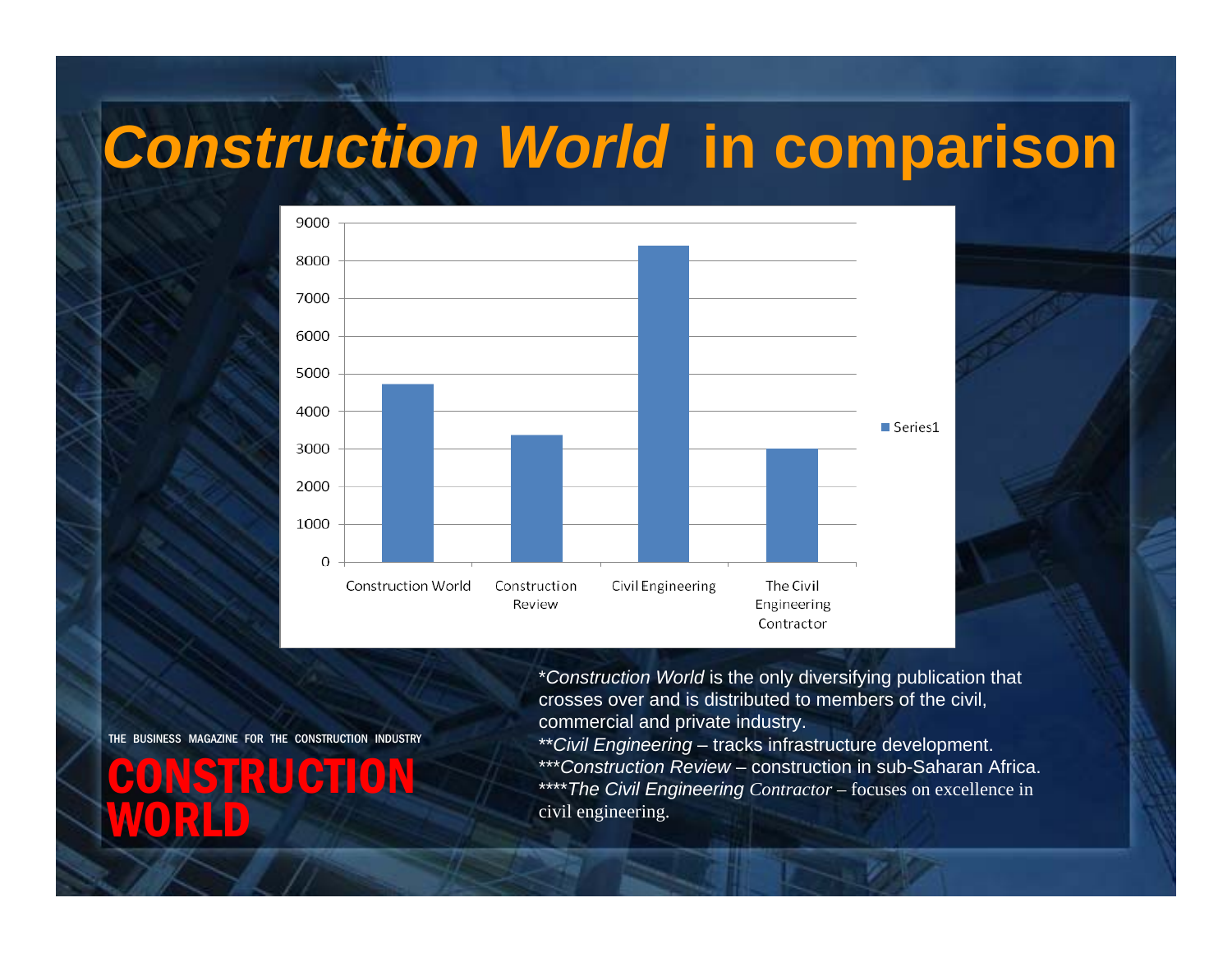### **Editorial content**

The magazine provides readers with an insight into the activities of South African companies in both the local and international markets.

Editorially the magazine is built around the following regulars:

- •Marketplace (industry news)
- •**Environment**
- •Property
- •Projects and contracts
- • Project Profile (detailed coverage of a specific project and of the team)
- •Products and services
- •Equipment

THE BUSINESS MAGAZINE FOR THE CONSTRUCTION INDUSTRY

**CONSTRUCTION** WORLD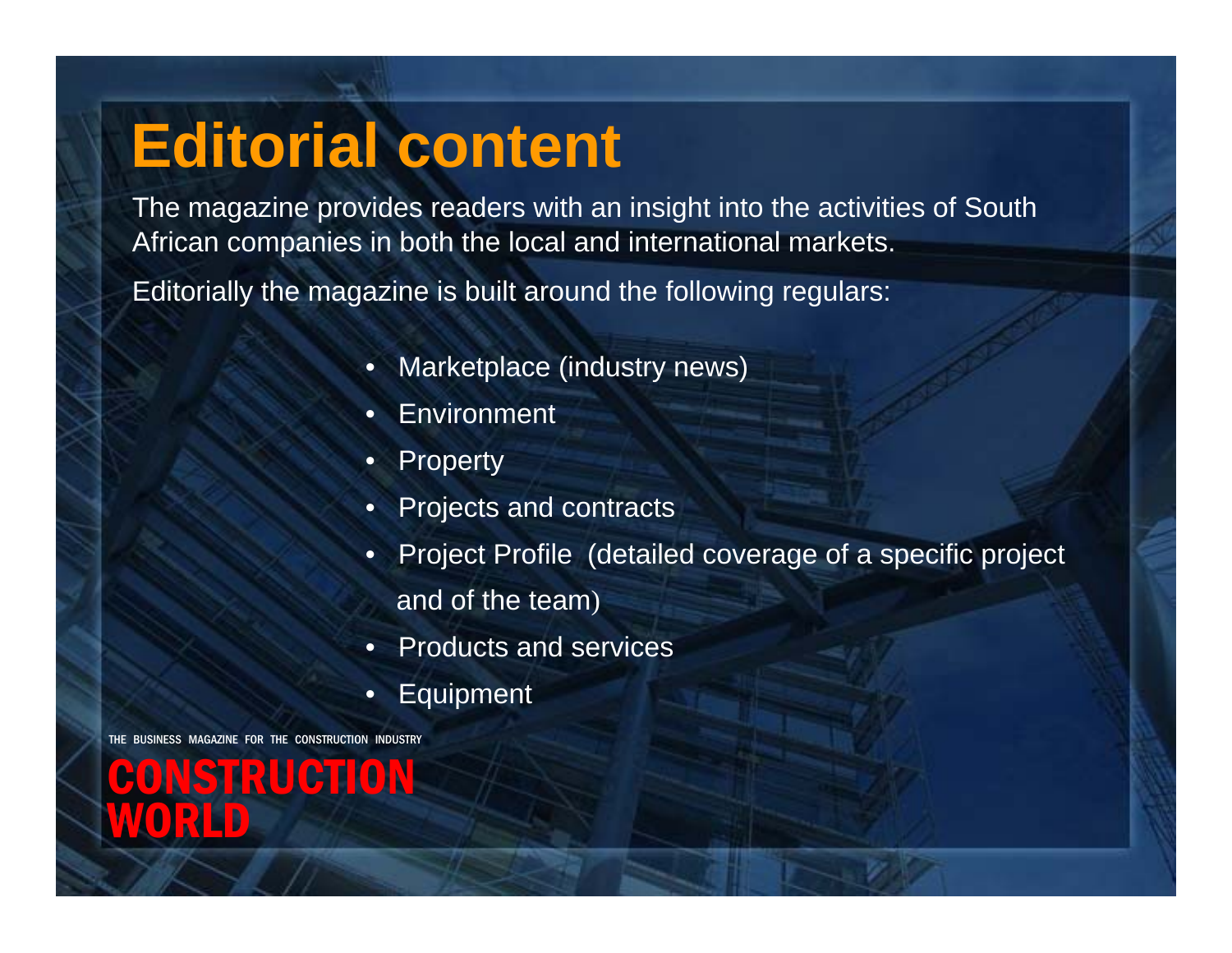#### In addition *Construction World* has special features throughout the year (refer to the rate card for dates)



THE BUSINESS MAGAZINE FOR THE CONSTRUCTION INDUSTRY

**CONSTRUCTION** WORLD

- •Admixtures/construction chemicals
- •Asphalt technology
- •Cement and concrete technology
- •Carnage and heavy lifting
- •Crushing, screening and reclamation
- •Dams and reservoirs
- •Dozers, graders, wheel loaders, ADTs and skid steers
- •**Earthmoving**
- •Environmental engineering
- •Explosives and demolition
- •Facilities management
- •Formwork and scaffolding
- •Fuel and oil
- •Geotechnical engineering
- •Health and safety

\* Detailed briefs available from the editor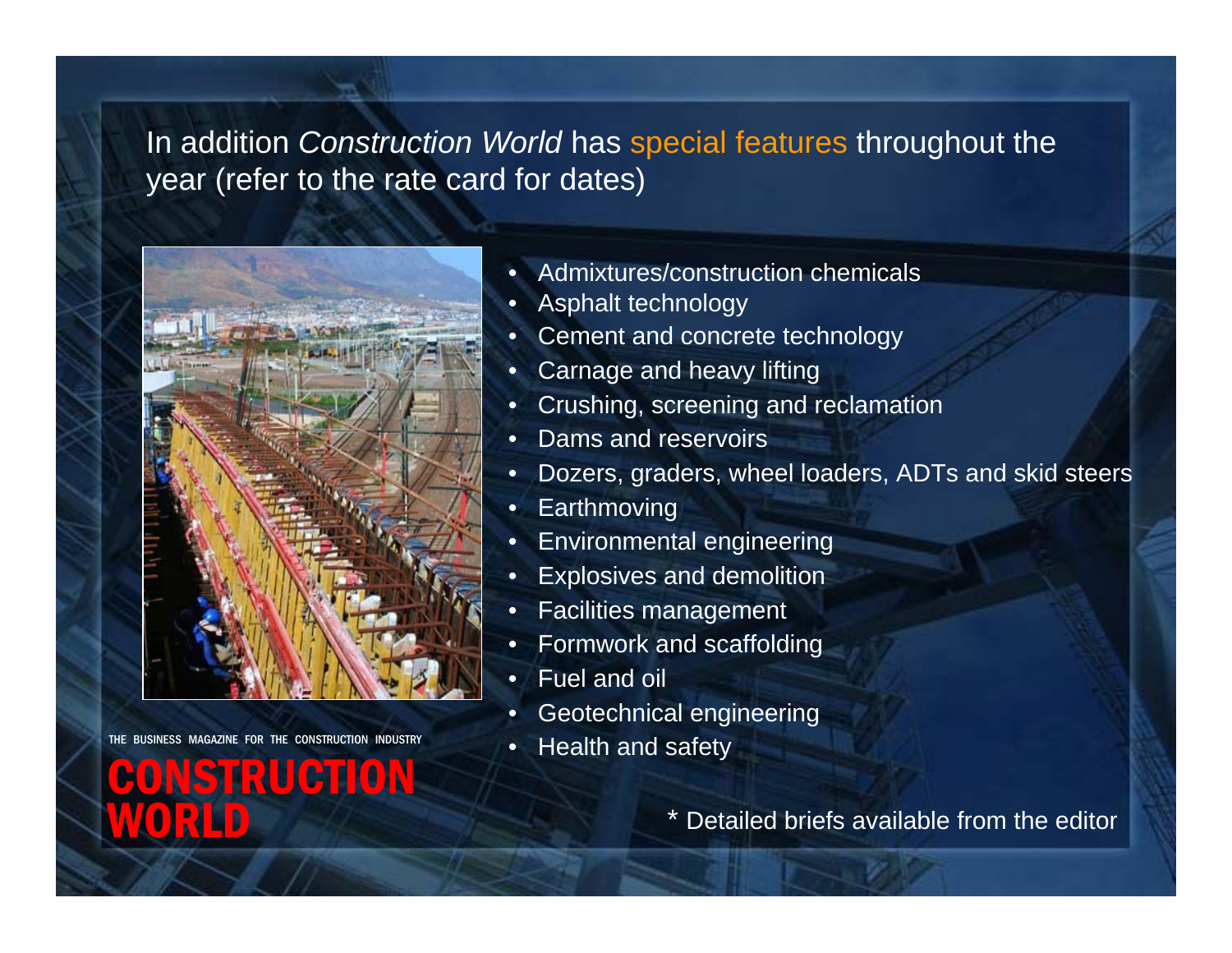#### In addition *Construction World* has special features throughout the year (refer to the rate card for dates)



THE BUSINESS MAGAZINE FOR THE CONSTRUCTION INDUSTRY

WORLD

# **STRUCTION**

- •Hotel and leisure
- •Information technology
- •Insulation and glazing
- •Port and harbours
- •Precast concrete
- Railway infrastructure
- •Readymix
- •Roofing and cladding
- •Shopping malls and offices
- •Steel construction
- •Telescopics and access equipment
- •**Tunnelling**
- •Waste Management and recycling
- •Water engineering
- \* Detailed briefs available from the editor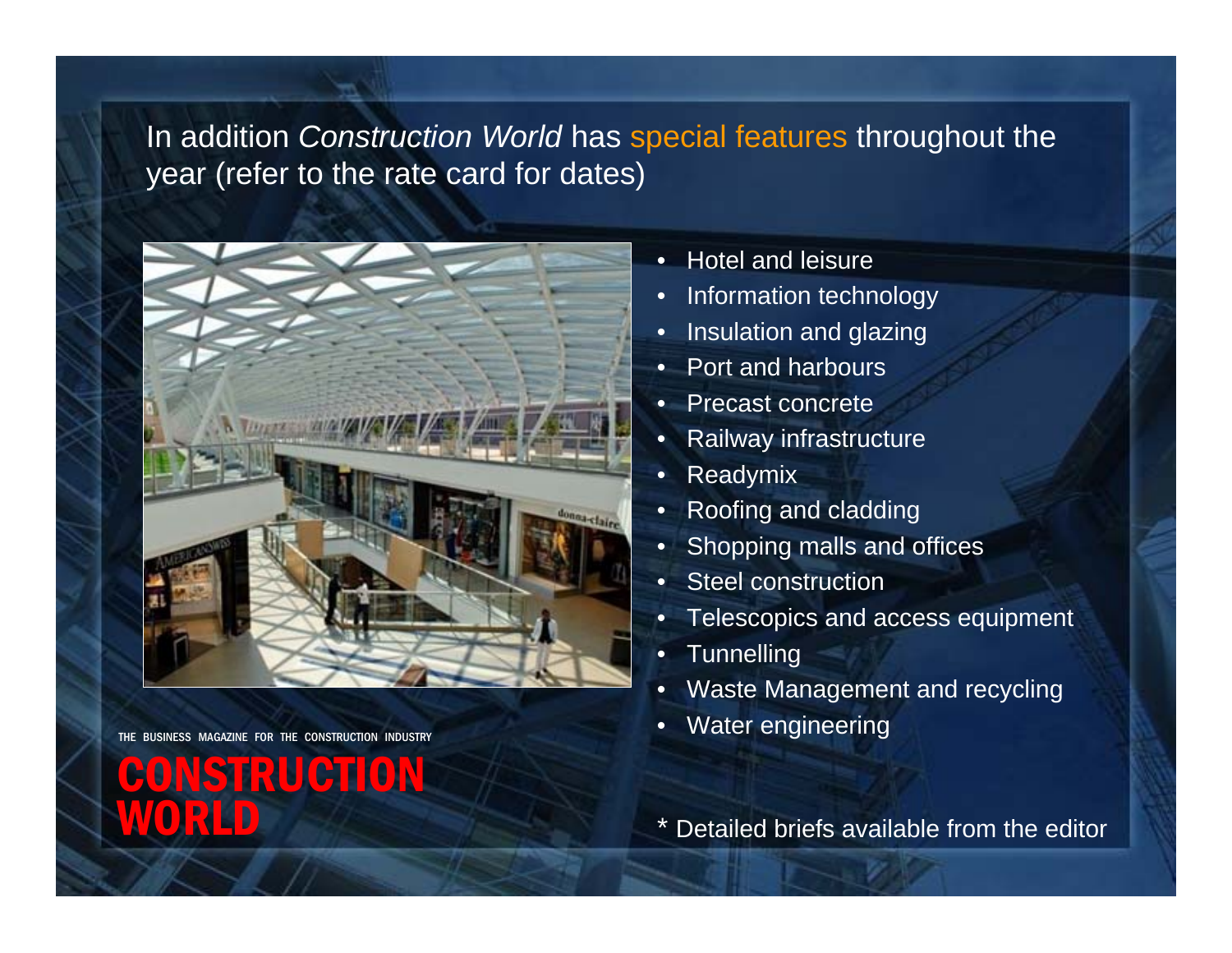### **7 Reasons to advertise with us**



THE BUSINESS MAGAZINE FOR THE CONSTRUCTION

### **Balanced** editorial that serves the industry **CONSTRUCTION** WORLD

- **USP:** Covers civil engineering, the building industry and suppliers of products and equipment for the construction industry
- **USP:** Distributed to SAFCEC members, Chartered Institute of Builders Africa members, and the Association of Quantity Surveyors (ASAQS)
- •**Biggest circulation** in its sub-category
- •ABC certified
- •**Glossy,** high quality product
- •**Proved track record** of 29 years
- •